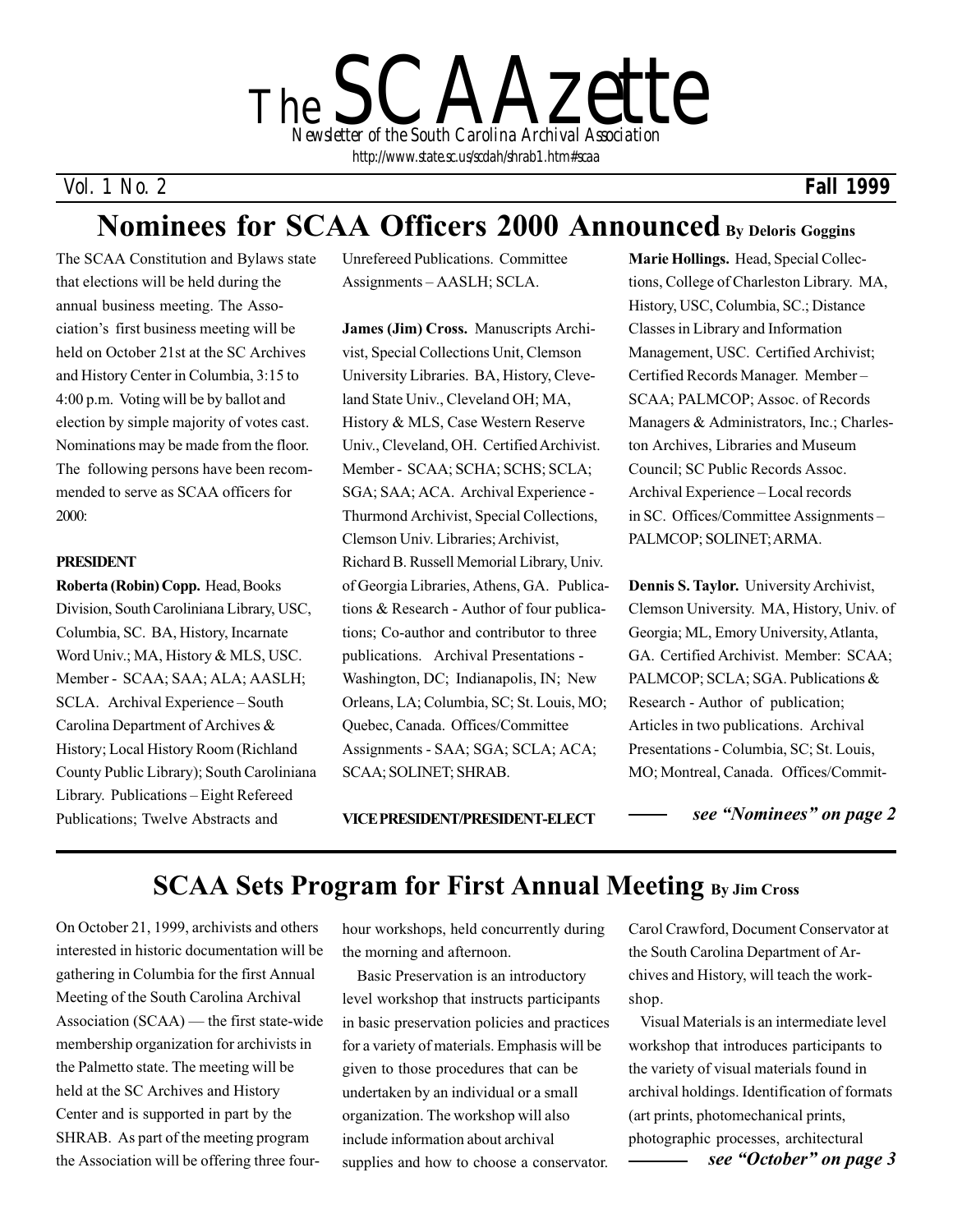#### *Nominees, continued*

tee Assignments – PALMCOP; SCLA; SGA. (Former history teacher in public schools.)

### **SECRETARY**

**Sharmila Bhatia.** Archivist, Reference Department, South Carolina Department of Archives and History. BA, History, Univ. of Maryland; MA, Applied History/MLIS, USC, Columbia, SC. Member: SCAA; SCLA. Publications & Research: Author of Pamphlet; Two book reviews; Two articles. Offices/Committee Assignments - Secretarial – SCLA; History Day Judge.

**Donna K. Roper.** Assistant Director, Pendleton District Commission. BA, History; MA, Applied History, USC, Columbia, SC. Member: SCAA; Confederation of SC Local Historical Societies; Palmetto Trust; Clemson Little Theatre; Pendleton Foundation for Black History & Culture. Publications & Research – Articles; Brochures. Archival Presentations – Columbia, SC. Offices/Committee Assignments – Secretarial – Palmetto Trust; Confederation of SC Local Historical Societies; Clemson Little Theatre; Pendleton Foundation for Black History & Culture.

### **TREASURER**

**Beth Bilderback.** Assistant Manuscripts Librarian/Photo Archivist, South Caroliniana Library, USC. BA, American Studies, Salem College; MA, Applied History, USC, Columbia, SC. Member: SCAA; SAA; SGA; SAWH. Offices/ Committee Assignments – Treasurer – SCAA Steering Committee; Membership Chairman.

#### **MEMBERSHIP OFFICER**

**Alan Burns.** Processing Archivist, Clemson University Libraries, Special Collections, Clemson, SC. BS, WSU; MLS, IN; MA, INPUI. Member: SCAA; Piedmont Library Association; Society of Georgia Archivists; Society of American Archivists. Archival Experience – Internship, WSU Archives; Archives Assistant, IN Archives; Internship, Lilly Library Manuscripts; Internship, Indiana State Archives. Publications & Research – Article; WSU Historical Studies; Various press releases, IN Libraries. Offices/ Committee Assignments – Society of American Archivists – EAD Roundtable.

**Deloris H. Goggins.** Secretary, Chester County Historical Society and Museum. BS, Business Education, Allen Univ., Columbia, SC; MA, Business Education, Columbia Univ., New York. Member: SCAA; Chester County Historical Society and Museum; SCEA; NEA; Chester County Renovation Selection Committee. Publications & Research – Brochures - S.C. Department of Education. Offices/ Committee Assignments – Business Ed. Consultant, S.C. Dept. of Ed.; Chester County Historical Soc. & Museum; Chester County Renovation Selection Committee. (Former Business Education teacher, Chester, SC)

#### **DIRECTOR (FIRST YEAR)**

**Sharon Bennett.** Archivist, Charleston Museum. BS, College of Charleston; MLS, USC, Columbia, SC. Preservation MEH Grant through SOLINET. Certified Archivist. Member: SCAA; SAA; SEMC; SCFM; PALMCOP; CALM; SCLA; SERA. Archival Experience - Consultant for SHRAB; SC Historical Society; Archivist. Publications & Research - Author of three publications; Articles; Contributing Author. Offices/Committee Assignments - SEMC; PALMCOP.

**Ann Y. Evans.** Archivist/Curator White Homestead; Archival Consultant for the CCPP Archives. BA, History, Winthrop

Univ., Rock Hill, SC; MAT, History, Winthrop Univ. Summer Archives Institute, Emory Univ. and Georgia Dept. of Archives and History. Member: SCAA; SAA; SCLA. Archival Experience – Graduate Assistant, Winthrop Univ. Archives; Assistant Archivist, Winthrop Univ. Archives. Publications & Research – Co-editor of publication; ETV Series; Videotaping of Women's History. Offices/ Committee Assignments – SCAA; SAA; SCLA.

#### **DIRECTOR (SECOND YEAR)**

**Jeanette Bergeron.** Consulting Archivist to Private Organizations and Individuals (Including Evangelical Lutheran Church of America in the South). BA, English, Furman Univ., Greenville, SC; MA, Journalism, USC,; MLS, Library and Information Science, USC, Columbia, SC. Member: SCAA; SCLA; SLA; USC College of Library & Information Science Alumni Assoc.; USC Beta Phi Mu Honor Society; Special Libraries Assoc. Ins. Div. (International). Archival Experience – Archivist, Colonial Life & Accident Ins. Co.; Information Mgr., USC Earth Sciences & Resources Inst.; Publications & Research – Author of Manual; Research Specialties – Religious Archives; Information Marketing; Computer Applications to Archives & Libraries. Awards – Outstanding Alumna of the Year, USC College of Library & Information Science; Robert V. Williams Award. Offices/Committee Assignments – SCLA; SLA; USC College of Library & Information Science Alumni Association; USC Beta Phi Mu Honor Society; Special Libraries Assoc. Ins. Div.

**J. Bryan Collars.** Archivist, South Carolina Department of Archives and History. BA, History, USC, Columbia, SC.; Pursuing MA in History. Member: SCAA.

*see "Nominees" on page 3*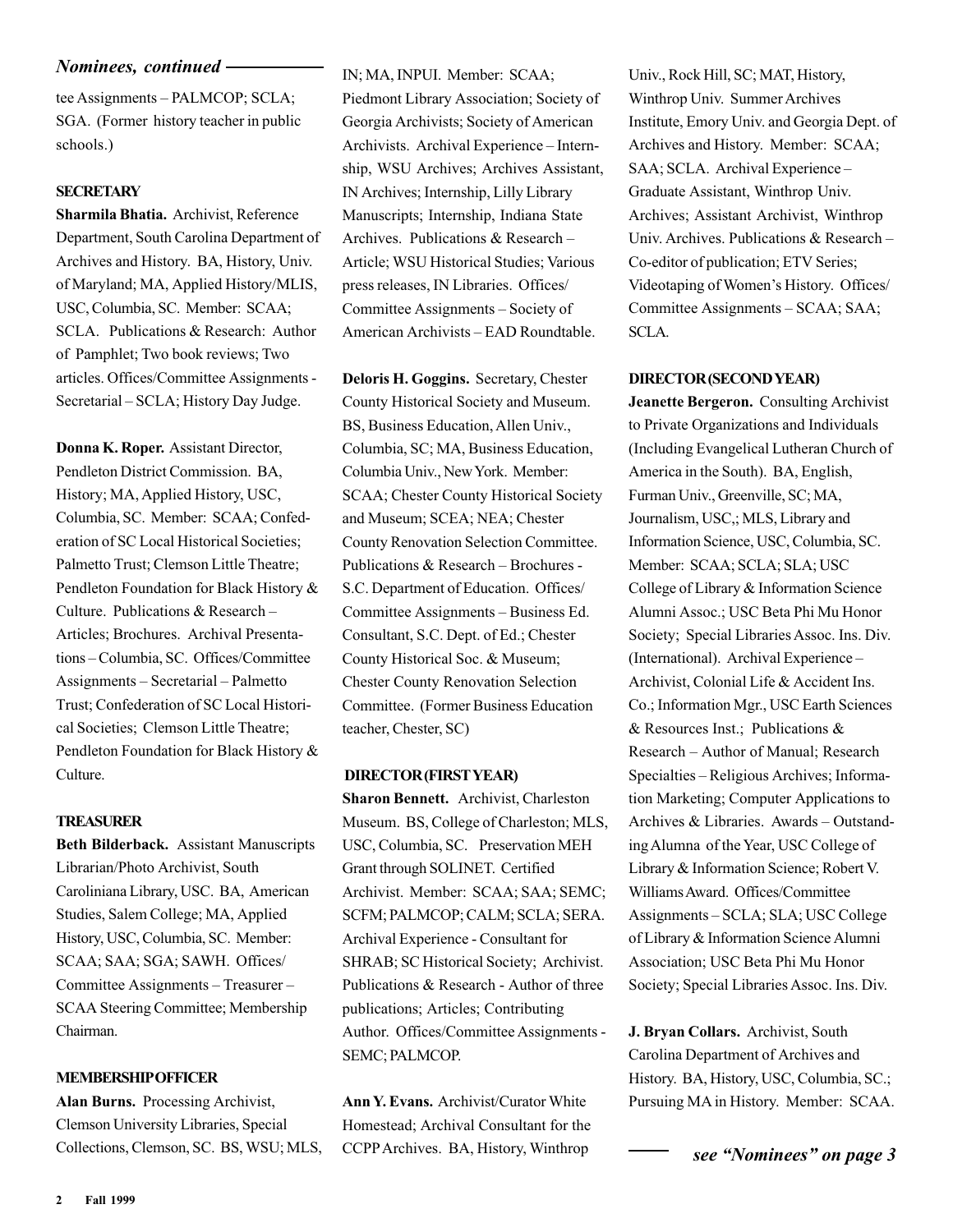### **1999**

*Mark Your Calendar!*

**October 12** Deadline for registration for the SCAA annual meeting and for payment of dues for inclusion in the SCAA Membership Directory, which will be available to members at the October meeting

**October 21** Deadline to join SCAA and be eligible to vote in the October 1999 elections

First SCAA Annual Meeting, SC Archives and History Center, 8301 Parklane Rd., Columbia

 **December 31** Deadline for year 2000 membership

### **2000**

**January** SCAA elected officers begin serving

Final version of membership directory distributed

### *Nominees, continued*

Research – Currently researching "South Carolina Navy and Its Sailors During the American Revolution." Awards – Directors Award, Department of Archives and History.

### **Contest Winners**

Congratulations to John Hammond Moore for submitting the winning entry in our "Name the Newsletter" contest, and to Jim Cross, whose design was selected for the SCAA logo (a palmetto tree in front of the shape of the state of South Carolina).

> **South Carolina Archival Association**

#### **Steering Committee: Roy Tryon Jeanette Bergeron Beth Bilderback Jim Cross Ann Evans Deloris Goggins**

#### **Elizabeth C. West, SCAAzette Editor**

The SCAAzette is published biannually for members of the SCAA. No part of this publication may be used without written permission.

### *October continued*

drawings, etc.) and appropriate housing and preservation measures is the focus of the workshop. Processing and access will be addressed as well. The instructor is Beth Bilderback, Photographs Archivist at the South Caroliniana Library, University of South Carolina.

 Encoded Archival Description: Implementation and Management Issues is an advanced level workshop discussing the Encoded Archival Description (EAD) standard and the management issues involved in its implementation. Among the topics to be discussed are the pros and cons of using the EAD standard, software and hardware issues, retrospective conversion of older finding aids, the issue of repository standardization of finding aids, and factors to be considered in multiinstitutional cooperative projects. This workshop will not be teaching the EAD standard itself. Stephen Miller, Digital Encoding Archivist at the Rare Book, Manuscript and Special Collections Library, Duke University, is the instructor.

 At the business meeting the Association will elect its first group of officers, as well as hear treasurer and committee

reports. There will also be a chance for members make announcements about noteworthy institutional activities. In order to promote better knowledge of the state's archival resources, the Association is providing a table for members to exchange brochures and other publications describing their institutions' collections and services. The Program

Committee also intends to have catalogs from various archival suppliers available for the taking. Program/registration brochures will be mailed in early September. The registration fee is \$25 for SCAA members and \$45 for non-members. The registration deadline is October 12, 1999. Further information is available on the SCAA website.

### **Call for Submissions!**

Send your submissions to the *SCAAzette* by email (preferred method) to westec@gwm.sc.edu, or by mail to Elizabeth West, South Caroliniana Library, USC, Columbia, SC 29208.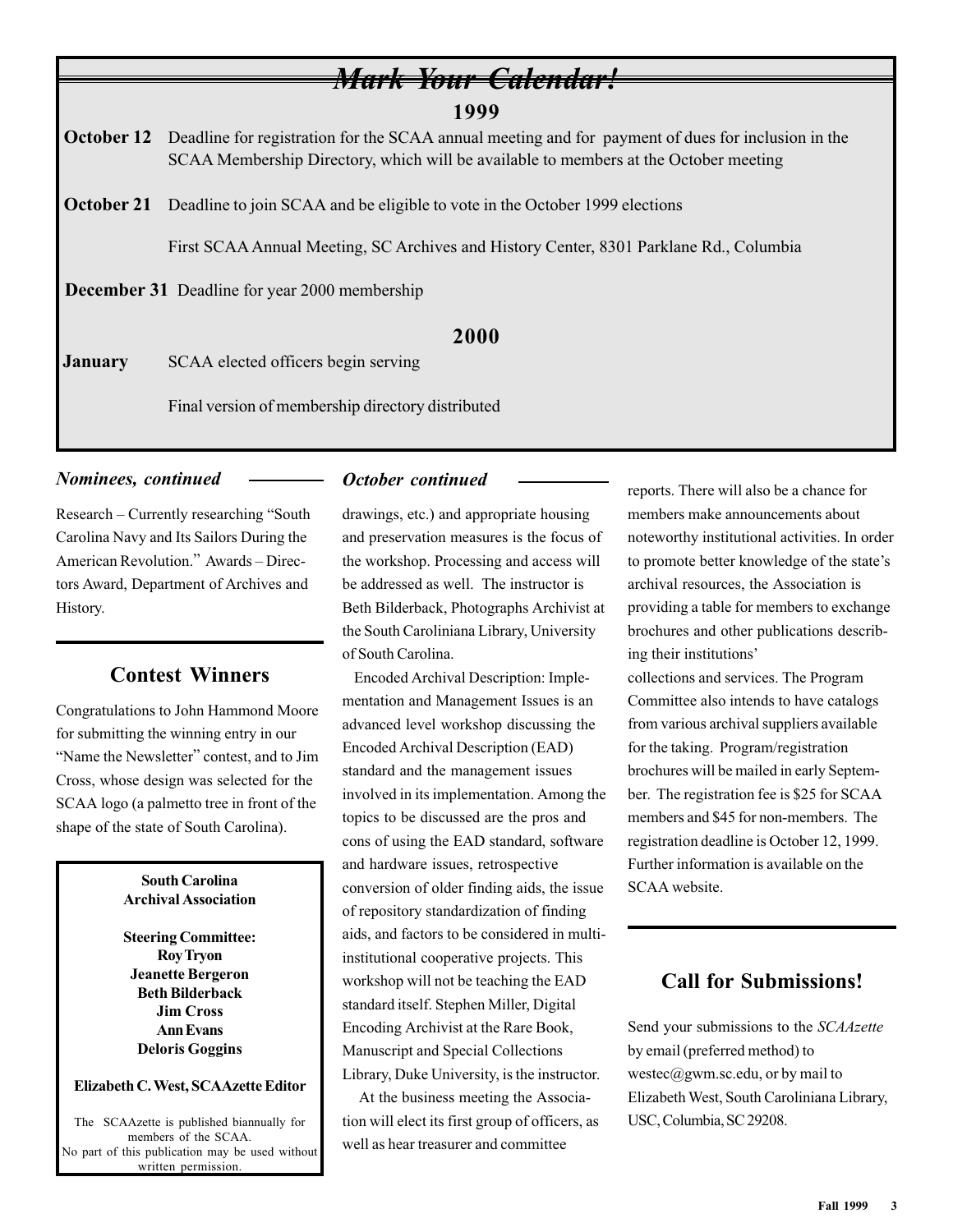### **New Members**

**The following persons have joined the SCAA since April 1999: Mary R. Adair Melissa Wyndham Ballentine, Huguenot Society of SC Aimee Berry, University of SC Marion C. Chandler, SC Dept of Archives and History Sarah B. Clarkson, Trinity Cathedral Archives J. Glen Clayton, Furman University Library Will Close, Close Foundation, Inc. Lauren Decker, Sumter County Museum Archives Clint Dempsey, City of Charleston, Div. of Archives & Records Barbara Doyle, Middleton Place Foundation Bob Edmonds Marie S. Ellis, Hampton Museum & Visitors Center Sharon G. Fanning, City of Orangeburg Pamela J. Ferst, City of Columbia Debra Folk, Aiken County Government Henry G. Fulmer, South Caroliniana Library Kathryn O. Gainey, Savannah River Site Mary Giles, C.A., Diocese of Charleston Archives Robert Greenwood Betty Guerard, Historic Charleston Foundation Alexia Jones Helsley, SC Dept of Archives & History Gordon C. Henry, Newberry College History Chairman, St. John's Lutheran Church Marie F. Hollings, College of Charleston Roger Hux, Francis Marion University Dr. Barbara W. Jenkins, SC African American Heritage Council Carrie W. Johnson, City of Orangeburg Charles H. Lesser, SC Dept of Archives & History David A. Lyon IV, York County Library Billie Anne McKellar, Catawba Cultural Preservation Project Whitney Miller, Michigan State University Archives Minoo Monakes, James Lide Coker III Memorial Library Meg Moughan, South Caroliniana Library Pamela J. Powell, Berkeley County Sherman Pyatt, Avery Research Center JoAnn Rhodes, Columbia International University Katherine Richardson, Sumter County Museum Bob Rogers, Aiken County Government Donna K. Roper, Pendleton District Commission R. Phillip Stone, Wofford College Steve M. Whitaker, Sherman College at Straight Chiropractic Gina Price White, Winthrop University Archives Charles Wickenburg, St. Michael and All Angels Episcopal Church Peter Wilkerson, SC Historical Society E. L. Wimett, Patriots Point Naval and Maritime Museum**

## *Community News*

### **SHRAB Planning Project and Conference**

The State Historical Records Advisory Board (SHRAB) planning project is entering its final months of informationgathering in preparation for the drafting of a state plan for historical records in the spring of 2000. A progress report and copies of consultant reports regarding state and local government records are available on the SHRAB's Internet website at http://www.state.sc.us/scdah/ shrab1.htm. The report on non-government historical records by consultant Victoria Irons Walch is due by mid-October and will be based on an extensive survey of South Carolina repositories. The report will also be posted on the SHRAB website and copies distributed to participating institutions and interested individuals. As a follow-up to the report, and in order to secure additional input for its planning for non-government historical records, the SHRAB will host a conference in early 2000 on the report, at which Ms. Walch will discuss her findings and recommended actions. Members of SCAA will receive invitations to the conference by late fall.

#### **SARC Reports Online**

Now available over the Department of Archives and History's homepage (http:// www.state.sc.us/scdah/sarcinfo.htm) are reports of sessions held at the recent meeting of the Southeastern Archives and Records Conference (SARC) at the SC Archives and History Center. SARC is an informal organization of nine southeastern state archives. Meetings are held annually, rotating among the member states. The following session reports for the 1999 meeting are posted:

 *Reference and Access* (the impact of such developments as the Internet, online catalogs, digitization of collections, etc.). *Electronic Records Management* (i.e., scheduling and preservation of databases, coping with paper while dealing with electronic records)

 *Digital Imaging Projects Emerging Descriptive Standards*

### aaaaaaaaaaa **SHRAB-Funded Archival Resources Now Available**

Thanks to a grant from the SHRAB, there are now over one hundred and fifty books and videos on archives and records management at the SC State Library. A complete listing of the titles is available on the SHRAB's homepage at http:// www.state.sc.us/scdah/pobklst2.html. All of the grant-funded titles are available anywhere in the state through interlibrary loan. In addition to these resources, the SHRAB funded the publication of a manual for religious archives and recordkeeping by Jeanette Bergeron as part of its recently concluded regrant project. Copies of the manual are free of charge and will be available at the SCAA's October 21st meeting, or contact Melanie Knight at 803.896.6114, or email to: knight@scdah.state.sc.us.

### aaaaaaaaaaa aaaaaaaaaaa **Workshops**

The Legislative Papers Workshop will be presented in Los Angeles, November 18- 19, 1999. Sponsored by the California Political Papers Consortium, the workshop deals with the acquisition, processing, and reference of the personal papers of legislators and related collections. The workshop was developed by Herb Hartsook, Curator of Modern Political Collections at the South Caroliniana Library, with Cynthia Pease Miller, former archivist in the Legislative Resource Center, U. S. House of Representatives.

*see "News" on page 5*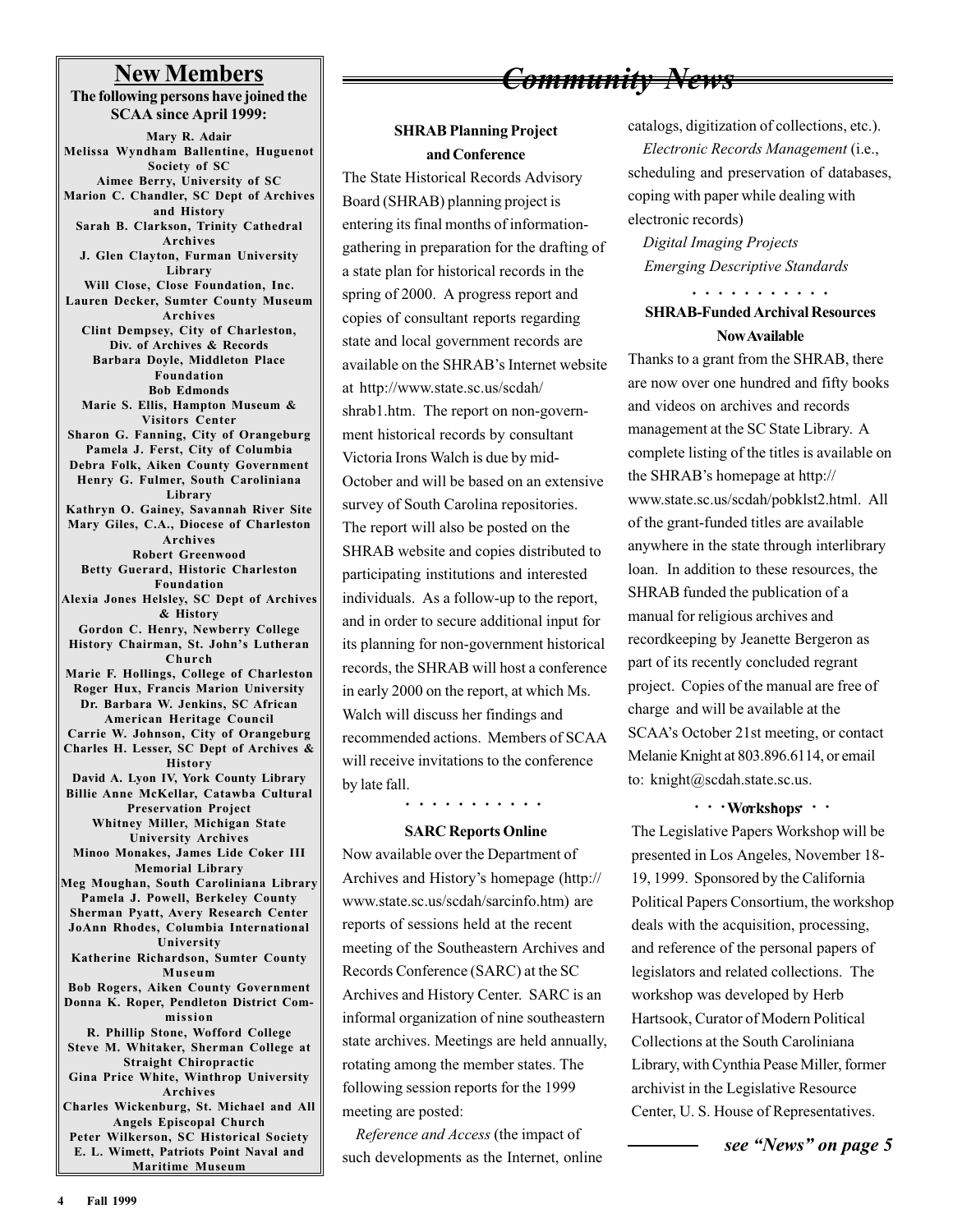### *News continued*

previous years, the workshop has been sponsored by the Society of American Archivists, Midwest Archives Conference, and Society of Georgia Archivists.

aaaaaaaaaaa

### **New Staff Member at South Caroliniana Library**

Meg Moughan has joined the staff of the South Caroliniana Library as a processing archivist. She has been employed for the past 19 months on a grant at the Library to process collections in the library's backlog that pertain to South Carolina history from Reconstruction to the present day. She will continue this work in her new position.

 A native of Massachusetts, Moughan received her education at Franklin and Marshall College (BA, American Studies) in Lancaster, PA, and Simmons College (MA, MS, American History and Library Science/Archives Management) in Boston, MA. Before coming to the University of South Carolina, Moughan worked at the Massachusetts State Archives, Northeastern University, Simmons College, and the Museum of Fine Arts, Boston. Prior to returning to graduate school, Moughan performed writing/editing work at a financial firm and at a public relations company, both located in Boston.

aaaaaaaaaaa

### **South Caroliniana Library Grant Projects Completed**

Work on two concurrent eighteen-month federally funded grant projects recently concluded at the South Caroliniana Library. Archivists Scott French and Meg Moughan directed the two projects under the supervision of Henry Fulmer (Head of Manuscripts Division). French, project archivist on an NEH-sponsored grant, and two graduate assistants completed the rehousing of over 500 of the Library's most heavily used collections. Among some of the newly rehoused collections are

materials relating to Pierre Gustave Toutant Beauregard, John C. Calhoun, Thomas Cooper, Maxcy Gregg, Robert Mills, the Allston Family, the Guignard Family, the Hammond-Bryan-Cumming Family, and the Middleton Family. In addition to the rehousing work, the archivists also converted the Library's card catalog descriptions into electronic records that will allow remote users to more easily access information through the University's on-line catalog.

Under the NHPRC grant, Moughan, two graduate assistants, and an assistant archivist processed and prepared detailed finding aids for fourteen large manuscript collections. These collections will provide researchers with further insight into South Carolina history from Reconstruction to the present day. Potential research topics are very diverse and include agriculture, anti-communism, the arts, business development, cotton breeding, civil rights, education, folklore, government, newspaper publishing, religion, white supremacy, and women's issues. Collections now open for research include the papers of the Christensen family, Elizabeth Boatwright Coker, James Lide Coker, John Gary Evans, Blondelle Malone, Wyndham Meredith Manning, William Doyle Morgan, Stanley Fletcher Morse, Thomas Eveleigh Richardson, and the records of the Christian Action Council.

aaaaaaaaaaa

### **PALMCOP Annual Meeting**

PALMCOP (Palmetto Archives Libraries and Museums Council on Preservation) will have its annual meeting on Thursday, November 18, 1999, at the History Center in Columbia (8301 Parklane Road). The presentation will deal with new buildings and renovations. Presenters will discuss how to deal with

architects, the ins-and-outs of new shelving, finding or building good off-site storage for libraries and records centers, and so on. Cost of the meeting will be under \$25, and the session will run from 9:30 to 3:30 with lunch included. Contact Lea Walsh, State Library, 803/734-8666 or lea@leo.scsl.state.sc.us or Richie Wiggers, State Archives, 803/896-6119, or wiggers@scdah.state.sc.us.

#### **PALMCOP workshops in 2000:**

 Disaster Preparedness and Response (2 days) at the History Center in Columbia, SC, February 25 and March 10; 10:30 to 3:30; \$65 for PALMCOP members and \$75 for non-members. Contact USC College of Library and Information Science, Continuing Education, 803/777-0513 or Richie Wiggers, State Archives, 803/896-6119, or wiggers@scdah.state.sc.us.

 Security in the Library (1 day) at the History Center in Columbia, March 24, 10:30-3:30; \$50 for members of PALMCOP and \$60 for non-members. Contact USC College of Library and Information Science, Continuing Education, 803/777- 0513 or Richie Wiggers, State Archives, 803/896-6119, or wiggers@scdah.state.sc.us.

 If your organization wishes to sponsor a preservation workshop presented by PALMCOP, please contact Sharon Bennett, Charleston Museum, 843/722- 2996, ext. 243 or librarc@bellsouth.net or Marie Hollings, College of Charleston, 843/ 953-8016 or hollingsm@cofc.edu. PALMCOP will furnish the presenters and supplies. Your organization need only provide a location and invite a minimum of ten people to attend. Topics include basic book repair; basic paper repairs; insect and other pest management; care and handling of collections; photographic media and its

*see "News" on page 6*